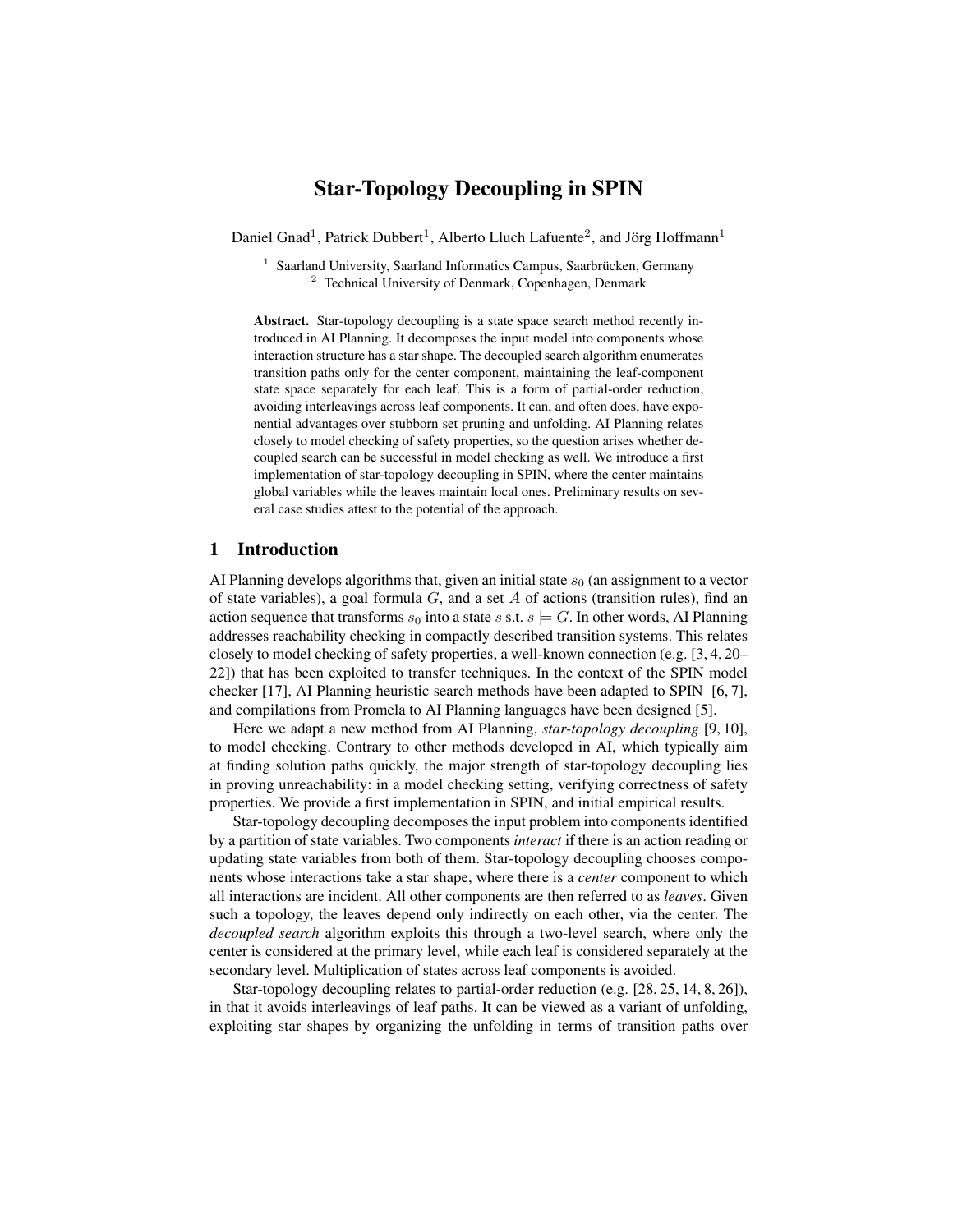the center, which ensures by design that there are no cross-leaf conflicts. Star-topology decoupling can have exponential advantages over other partial-order reduction methods. Consider the following excerpt of Gnad and Hoffmann's [10] results:

| Benchmark         |                              |    |                 |     | $\#$  Exp SSS Unf STD | Exp                   | SSSI              | Unf        | STD Left: #state spaces successfully exhausted in             |
|-------------------|------------------------------|----|-----------------|-----|-----------------------|-----------------------|-------------------|------------|---------------------------------------------------------------|
| Elevators         | 1001                         |    |                 |     | 41                    | 1.941.8 1.941.5 543.3 |                   |            | 36.3 30 minutes/4 GB memory. Right: State-space               |
| Logistics         | 63                           |    | 12 <sup>1</sup> |     | 27                    | 1.121.21.121.2118.4   |                   |            | 12.1 representation size (#integer variables, in thou-        |
| Miconic           | 15011                        | 50 | 45              | 30I | 145                   |                       | 154.6 152.3 143.1 |            | .7 sands, used in the final representation). Exp:             |
| NoMystery         | 401                          |    | 11              |     | 40                    | 266.2                 | 248.8 101.3       |            | <b>3.9</b> explicit-state search without enhancements.        |
| <b>TPP</b>        | 30I                          |    |                 |     | 11                    | 192.5                 |                   | 192.5 12.4 | .2 SSS: strong stubborn sets (as per [29]). Unf: un-          |
| Woodworking       | 100                          |    | 20              | 22  |                       | 16 109.174.4          | 199.9             |            | $1.2 4,274.2 $ folding (using Cunf [26] given the presence of |
| $\sum$ (over all) | 1144   202   196   123   435 |    |                 |     |                       |                       |                   |            | read arcs). STD: star-topology decoupling.                    |

Here we observe that, in automata networks such as described in Promela, decoupled search can be applied by viewing "local" transitions, affecting only a single process  $P$ , as being part of a leaf component  $P$ ; while viewing non-local transitions, affecting more than one process, as being part of the center component. In the simplest case, where processes communicate only via global variables, this takes the global variables as the center and takes the local variables of each process as a leaf. But also more general forms of communication, via channels, can be viewed in this way. The decoupled search then explores non-local transitions at the primary level, and local transitions at the secondary level. We supply initial empirical evidence suggesting that this form of decomposition can be useful in the verification of safety properties.

# 2 Star-Topology Decoupling

We first describe star-topology decoupling in the context of AI Planning where it was invented. We give a brief outline and refer to Gnad and Hoffmann [10] for details.

An AI Planning *task* is a tuple  $(V, A, s_0, G)$ . *V* is a finite set of *state variables v*, each with a finite domain  $D_v$ . A *state* s is an assignment to V.  $s_0$  is the *initial state*. The goal  $G$  is a partial assignment to  $V$ , interpreted as a conjunctive formula where  $s = (v, d)$  iff  $s(v) = d$ . A is a set of *actions*, each action a associated with two partial assignments to V namely the *precondition* pre[a] and *effect* eff [a]. An action is *applicable* to s if  $s \models pre[a]$ . If so, the outcome state of applying a in s, denoted s[a], is defined by  $s[a](v) = eff[a](v)$  where  $eff[a]$  is defined, and  $s[a](v) = s(v)$  where not. The applicability and outcome  $s[\![\pi]\!]$  of an action sequence  $\pi$  is defined accordingly. The planning problem is to decide whether there exists  $\pi$  such that  $s_0\llbracket \pi \rrbracket \models G$ .

As an example, simple yet enough to show exponential separations from previous methods, say that  $V = \{t, p_1, \ldots, p_n\}$  where t encodes the position of a truck on a map with two locations l, r; and each  $p_i$  encodes the position of a package. We have  $D_t =$  ${l, r}$  and  $D_{p_i} = {l, r, T}$  where T stands for being in the truck. In  $s_0$ , all variables have value *l*. The goal is to bring all packages to r, i.e.,  $G = \{(p_1, r), \ldots, (p_n, r)\}.$ The actions drive, e.g. *drivelr* with precondition  $\{(t, l)\}$  and effect  $\{(t, r)\}$ ; or load a package, e.g.  $loadp_1l$  with precondition  $\{(t, l), (p_1, l)\}$  and effect  $\{(p_1, T)\}$ ; or unload a package, e.g.  $unloadp_1r$  with precondition  $\{(t, r), (p_1, T)\}$  and effect  $\{(p_1, r)\}.$ 

Let  $P = \{P_1, P_2, \dots\}$  be a partitioning of V, i.e.  $\biguplus_{P_i \in P} P_i = V$ . Consider the undirected graph with vertices P and an arc  $(P_1, P_2)$  for  $P_1 \neq P_2$  if there exists  $a \in A$ s.t. the set  $V_a$  of variables touched by a (defined in either  $pre[a]$  or  $eff[a]$ ) intersects both  $P_1$  and  $P_2$ . We say that  $P$  is a *star-topology decomposition* if there exists a unique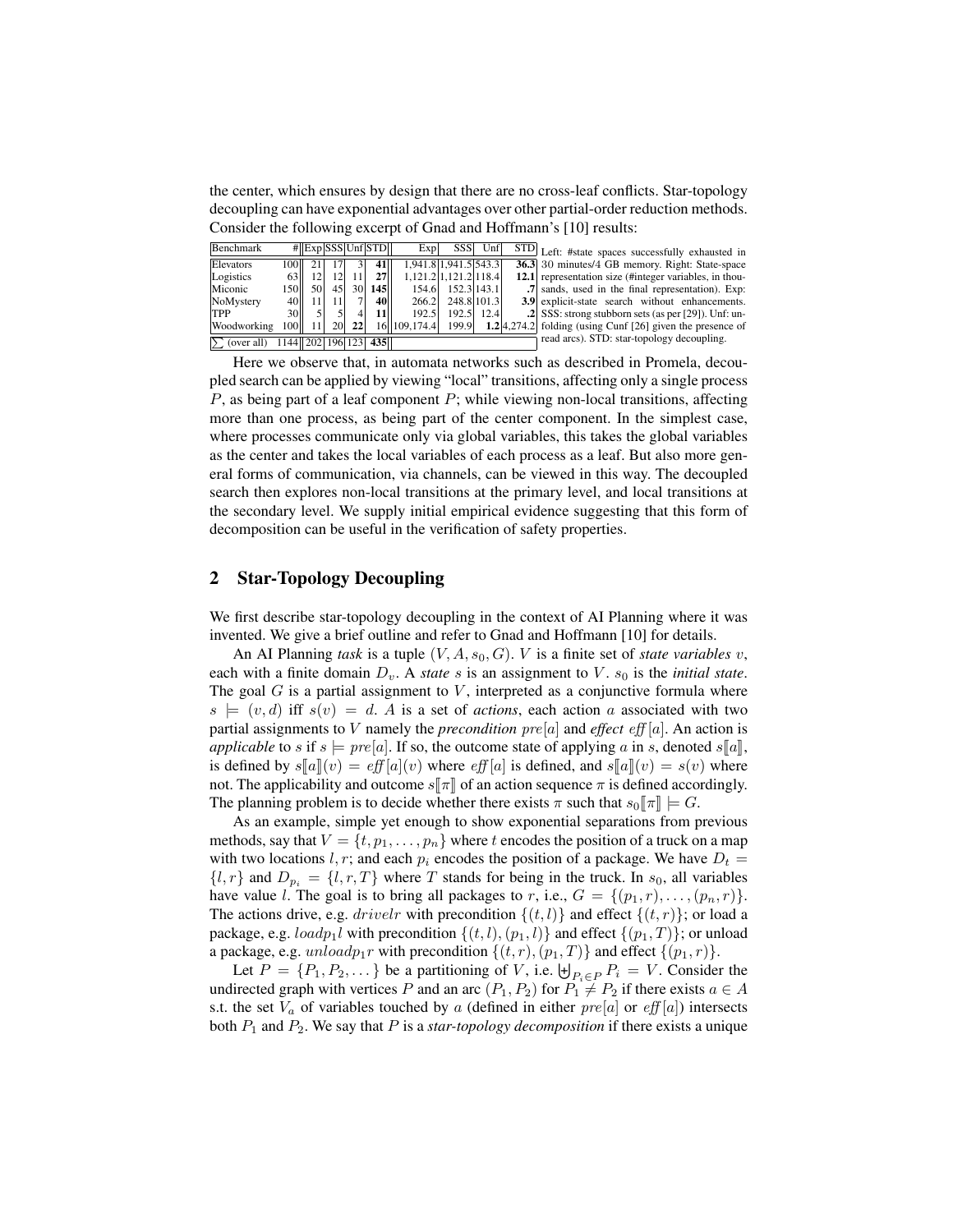$C \in P$  s.t. all arcs in the graph are incident on C. In that case, C is the *center* and all other  $L \in P$  are *leaves*. In the example,  $P = \{\{t\}, \{p_1\}, \ldots, \{p_n\}\}\$ is a star-topology decomposition with center  $C = \{t\}$  and leaves  $L_i = \{p_i\}.$ 

Refer to value assignments to  $C$  as *center states*  $s^C$ , and to value assignments to a leaf  $L$  as *leaf states*  $s^L$ . These are the atomic composites of the search graph built by decoupled search. The search starts with the center state  $s_0^C := s_0|_C$ . It then augments  $s_0^C$  with a full exploration of leaf states reachable given  $s_0^C$ : it iteratively applies all *leaf actions*  $a^L$ , affecting only some L, where  $s_0^C \models pre[a^L]|_C$ . Denote the set of all  $s^L$ reached this way by  $S^L[s_0^C]$ . Then  $s_0^C$  together with  $S^L[s_0^C]$  forms a *decoupled state*. In the example,  $s_0^C = \{(t, l)\}\$  and  $S^L[s_0^C] = \{(p_i, l), (p_i, T) \mid 1 \le i \le n\}$ . Observe that, given the star-topology decomposition, the leaves do not interact with each other, so any combination of leaf states  $s^{L_1}, \ldots, s^{L_n} \in S^L[s_0^C]$  is jointly reachable. Intuitively, fixing the center, the leaves – which interact only via the center – become independent.

Given a decoupled state  $(s^C, S^L[s^C])$ , the successor center states  $r^C$  are those reached from  $s^C$  by some *center action*  $a^C$ , affecting C, that is applicable:  $s^C$   $\models$  $pre[a^C]|_C$ , and for every leaf L there exists  $s^L \in S^L[s^C]$  s.t.  $s^L \models pre[a^C]|_L$ . Each such  $r^C$  reached by  $a^C$  is added to the search graph. Then  $r^C$  is augmented into a decoupled state by 1) selecting from  $S^L[s^C]$  the subset  $S^L[s^C, a^C]$  of leaf states compatible with  $a^C$ , and 2) setting  $S^L[r^C]$  to be all leaf states reachable from  $r^C$  and  $S^L[s^C, a^C]$ .

The goal G is reached if, for some decoupled state  $(s^C, S^L[s^C])$  in the search graph,  $s^C \models G|_C$  and for every leaf L there exists  $s^L \in S^L[s^C]$  s.t.  $s^L \models G|_L$ .

In the example, the only successor center state of  $(s_0^C, S^L[s_0^C])$  is  $r^C = \{(t, r)\}$ reached by the center action  $a^C = driver$ . We get  $S^L[r^C] = \{(p_i, l), (p_i, T), (p_i, r) \mid$  $1 \le i \le n$ , because 1) all  $s^L \in S^L[s_0^C]$  comply with  $\text{drivelr}$ , and 2) given  $r^C$  we can unload each package at r. Thus the goal is reached in the decoupled state  $(r^C, S^L[r^C])$ .

Given the star-topology decomposition, any decoupled state  $(s^C, S^L[s^C])$  generated this way represents exactly the states  $s$  reachable in the original task using the same center-action subsequence  $\pi^C$  that led to  $(s^C, S^L[s^C])$ . Those s are exactly the ones where  $s|_C = s^C$  and, for every leaf  $L, s|_L \in S^L[s^C]$ . In particular, the goal is reachable in decoupled search iff it is reachable in the original task. Duplicate decoupled states can be pruned, so the search space is finite. When the goal is reached in  $(s^C, S^L[s^C])$ , a solution can be extracted by backchaining from the leaf states  $G|_L \in S^L[s^C]$ .

In our example, there are exactly three reachable decoupled states: the initial state  $(s_0^C, S^L[s_0^C])$  and its successor  $(r^C, S^L[r^C])$  from *drivelr*; plus the only successor of  $(r^C, S^L[r^C])$ , resulting from  $driverl$  (which differs from  $(s_0^C, S^L[s_0^C])$  because  $(p_i, r)$ is reached for each  $p_i$ ). In contrast, the search space under strong stubborn set (SSS) pruning, and under unfolding, has size exponential in the number of packages. For SSS, this is because an SSS on the initial state must include a  $loadp<sub>i</sub>l$  action to make progress to the goal, must include  $drivelr$  as that interferes with  $loadp<sub>i</sub>l$ , and must then include all other  $loadp<sub>i</sub>l$  actions as these interfere with  $drivelr$ . So all subsets of packages that may be loaded at  $l$  are enumerated. In unfolding, the non-consumed preconditions of load actions on the truck position induce read arcs. Both ways of encoding these (consuming and producing the truck position, or place replication) result in an unfolding enumerating all subsets of loaded packages. In contextual Petri nets [2], that support read arcs natively, the same explosion arises in the enumeration of "event histories".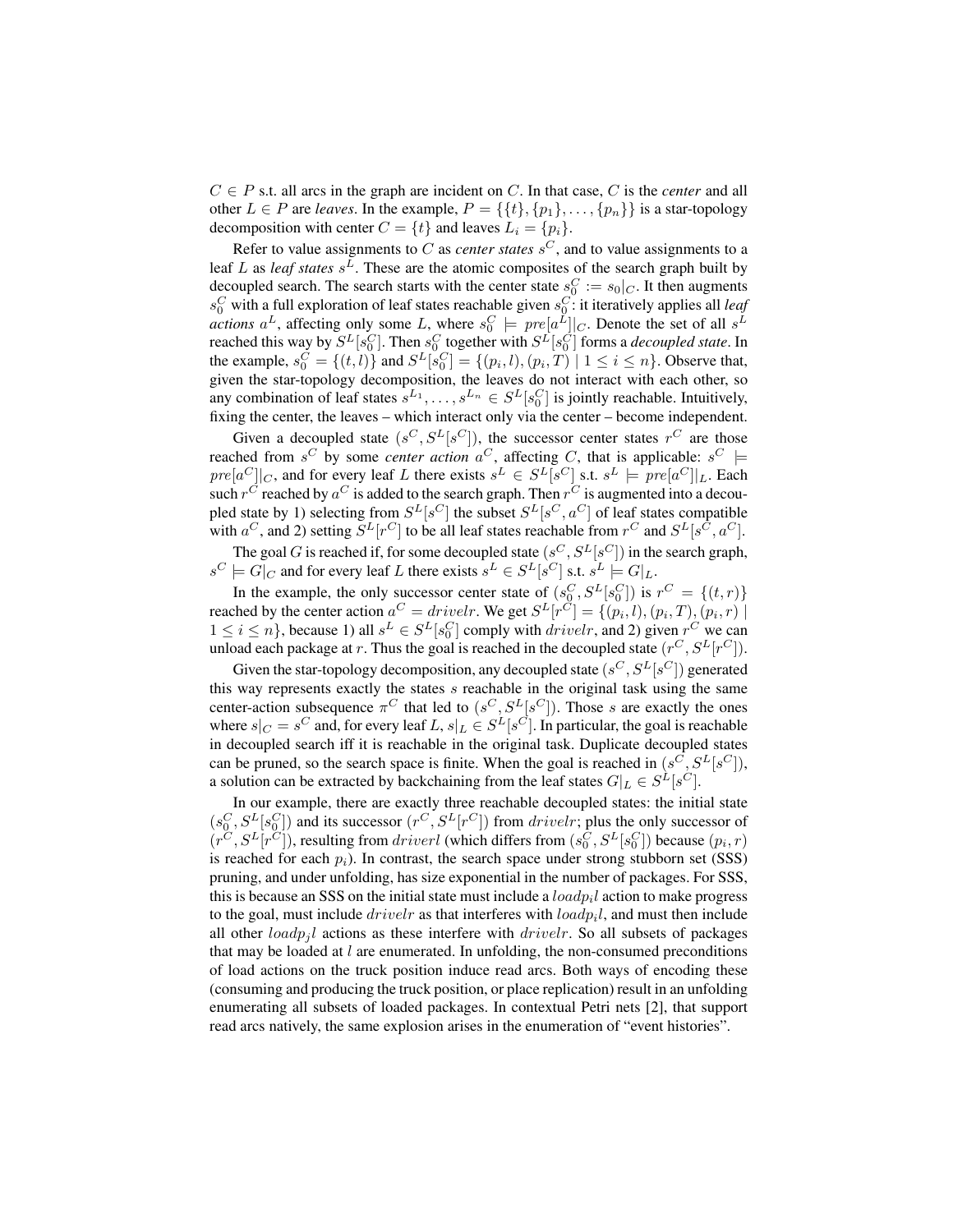#### 3 Implementation in SPIN

We implemented star-topology decoupling in the most recent version of SPIN (6.4.7). We focus on reachability properties only (more general properties are a topic for future work). Our current implementation is preliminary in that it does not handle the full Promela language accepted by SPIN itself. We specify the handled fragment below. Let us first describe the star-topology decomposition and the modified search algorithms.

In Promela models, a star-topology decomposition arises directly from the formulation as interacting processes. Each process becomes a leaf component on its own; but anything that affects more than a single process is grouped into the center component. Concretely, each of the statements  $st$  in a process type  $\pm t$  corresponds to either a local transition, affecting only local variables or advancing the process location; or a global transition, namely a channel operation, a statement that affects a global variable, or a run command invoking a new process. Then the instantiations of  $\tau$  can be made leaf processes if  $t$  contains at least one local transition. All remaining processes, global variables, as well as channels, together form the center component. This partitioning ensures that every interaction across processes involves the center component. Center and leaf states are defined as assignments to the respective parts of the model, and center (resp. leaf) transitions are ones that affect the center (resp. only that leaf).

Our implementation of decoupled search is minimally intrusive. We keep SPIN's current state now to store the center state  $s^C$ . Alongside now, we maintain a data structure storing the associated set  $S^L[s^C]$  of reached leaf states. The decoupled search algorithm is then adopted as follows. The primary search only branches over center transitions, i.e., center processes and center transitions in leaf processes. We loop over  $S^L[s^C]$  to determine the center transitions enabled by the reached leaf states. A center transition  $t^C$  applied to a decoupled state  $(s^C, S^L[s^C])$  can have updates on leaf processes, so we need to compute the set  $S^L[s^C, t^C]$  as before, and apply the leaf updates of  $t^C$  to the states in that set. Afterwards,  $S^L[s^C, t^C]$  is augmented by all reachable leaf states to obtain the successor decoupled state  $(r^C, S^L[r^C])$ . We perform duplicate checking over decoupled states, testing the center states first to save runtime.

The remaining issue with our implementation is SPIN's parsing process. Due to the generation of model-specific code, the distinction between local (leaf) and global (center) transitions cannot be identified anymore within the verifier itself, but must be identified at Promela level. SPIN's parsing process must be extended to identify the leaf-vs-center information, and to communicate that to the verifier. Currently, our implementation supports this for *assignments*, *conditions*, basic control constructs (do. . .od, if. . .fi), all unary and binary *operators*, channel operations (*send*/*receive*, both synchronous and buffered), and run commands. We do not yet support timeout, unless, and channel *polling* statements (empty/full/...), nor the process constraints priority and provided, nor more complex constructs like c-code and inline. For atomic and d\_step sequences, we handle basic compounds of statements, series of conditions, assignments, and channel operations, but not more complex control flows.

Regarding the relation to other search methods used in SPIN, partial-order reduction is orthogonal, and potentially exponentially worse, as we have already shown in the planning context. The same is true of *statement merging*, which can only reduce the number of states local to a process, merging statements that only touch local variables.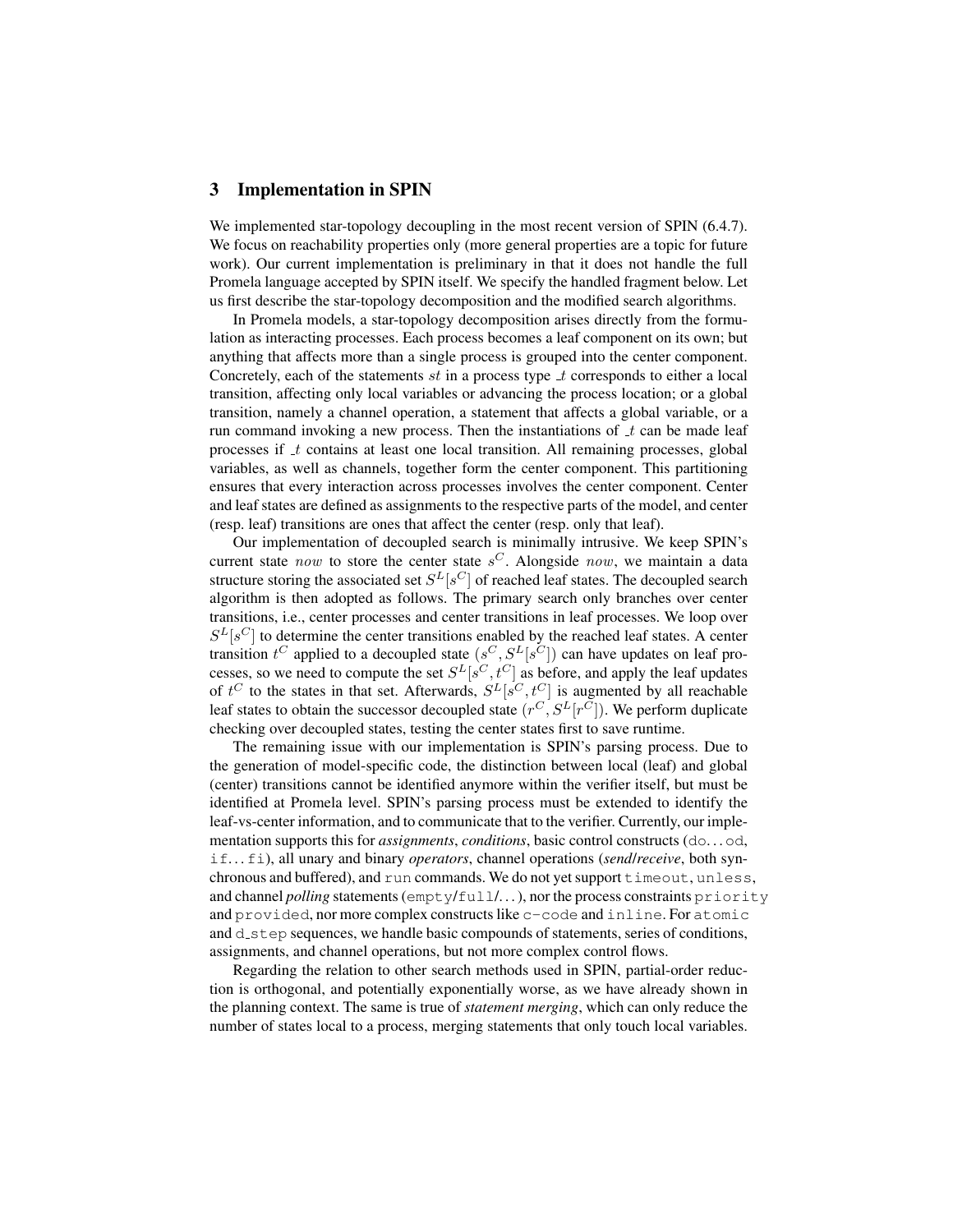It cannot merge statements that have conditions on global variables, and thus cannot tackle the exponential search space size in our transportation example. Similar arguments apply to reduction methods based on τ *-confluence* (e.g. [16, 15]). Note also that leaf transitions, while local to a process, may be relevant to the property being checked (e.g. be part of a conjunctive reachability property as in planning).

# 4 Experiments

We performed experiments on several case studies, selected to suit the Promela fragment we can currently handle, and selected to showcase the potential of star-topology decoupling. We emphasize that the experiments are preliminary and we do not wish to make broad claims regarding their significance. Our implementation and all models used in the below are available at https://bitbucket.org/dagnad/decoupled-spin-public.

We run the scalable variant of Peterson's Mutex algorithm from Lynch [24], an elevator control model developed by Armin Biere and used as benchmark in several papers (e.g. [6, 7]), the X.509 protocol from Jøsang [19], and a client-server communication protocol. The latter is a toy example we created for the purpose of this study, as a simple pattern to highlight the kind of structure relevant to star-topology decoupling. The model consists of a server process handling requests from a scalable number of client processes. Communication is via two channels. In star-topology decoupling the clients become leaf components, and the technique is beneficial if there is local content within each client. To show this, we experiment with two variants, EmptyC where the clients do nothing other than communicating with the server, and NonEmptyC where each client increments a local variable from 0 to 1. For illustrative purposes, we also include the transportation planning example described earlier. Modeling this in Promela is straightforward. We scale the number of packages from 1 to 50.

We compare our decoupled-search SPIN (STD) to SPIN 6.4.7 with standard settings, providing no additional command line options (SPIN), and to a configuration disabling statement merging (-M) and partial-order reduction (-POR). All configurations exhaust the entire state space, using the verifier options *-A -E*. Restricting ourselves to safety properties, we removed any *never claims* from the models. We use runtime (memory) limits of 60 min (32 Gb). Figure 1 shows the results, scaling each case study until all configurations run out of memory (indicated by a "-").

STD works very well in Peterson, significantly reducing memory consumption and runtime. To a lesser extent, STD also has advantages in Elevator and X.509. In Client-Server, as expected STD is beneficial only if there is local content in the clients. In the transportation case study adopted from planning, STD excels. This is not a relevant observation in model checking per se, but points to the power star-topology decoupling may in principle have over previous search methods in SPIN.

The number of decoupled states is consistently smaller than the number of states in SPIN (and, e.g., by 2 orders of magnitude in Peterson). Where the reduction is relatively small, it is outweighed by the runtime overhead of handling decoupled states. Regarding the search depth, keep in mind that the maximum depth of STD is that of the *center transitions* only. The depth bound can, thus, in general be kept significantly smaller for STD, leading to a reduced memory consumption for the search stack.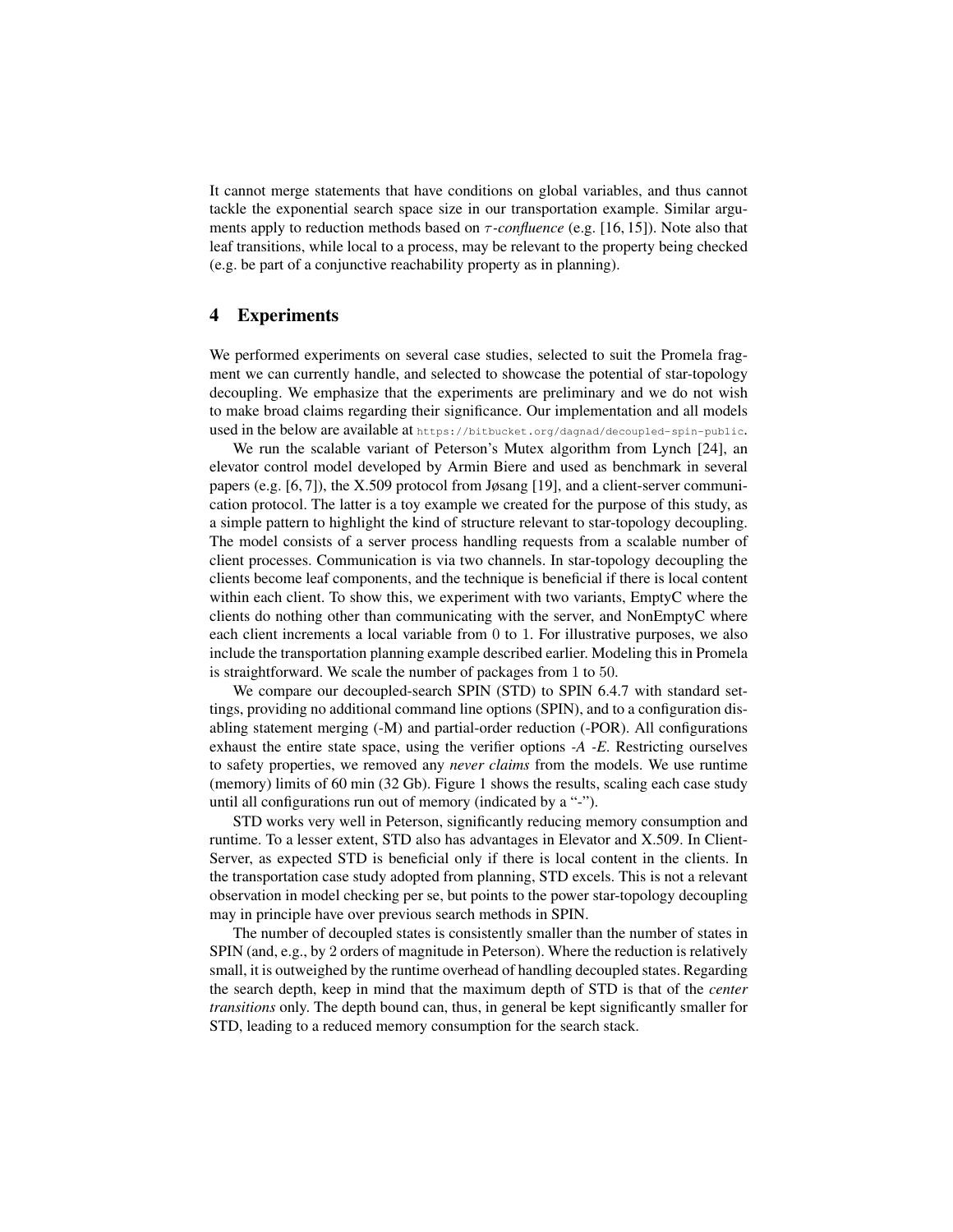|            |                |      |            | SPIN-M-POR       |        |                |            | <b>SPIN</b>                  |                   | Star-topology decoupling (STD) |           |             |                 |
|------------|----------------|------|------------|------------------|--------|----------------|------------|------------------------------|-------------------|--------------------------------|-----------|-------------|-----------------|
| Model      |                |      | Time Mem   | #S               |        |                | D Time Mem | #S                           | D                 |                                | Time Mem  | #S          | $\mathbf{D}$    |
| Peterson   | $\overline{3}$ | 0.04 | 0.13       | 33434            | 6924   | $\overline{0}$ | 0.13       | 2999                         | 615               | $\overline{0}$                 | 0.13      | 274         | 120             |
|            | 4              | 19   | 1.14       | 8886434 1703147  |        | 0.53           | 0.21       | 533083                       | 165342            | 0.1                            | 0.13      | 6698        | 1615            |
|            | 5              |      |            |                  |        |                | 124 10.08  |                              | 76620358 25309679 | 4.16                           | 0.27      | 153548      | 27392           |
|            | 6              |      |            |                  |        |                |            |                              |                   | 157                            | 4.79      | 3503908     | 473228          |
| Elevator   | 3              | 0.23 | 0.14       | 99057            | 4609   | 0.12           | 0.13       | 78284                        | 4950              | 0.06                           | 0.13      | 7081        | 590             |
|            | $\overline{4}$ | 3.15 | 0.19       | 685169           | 29487  | 1.49           | 0.17       | 498676                       | 30239             | 0.42                           | 0.16      | 37095       | 1643            |
|            | 5              | 15.5 | 0.44       | 3620470          | 28638  | 5.02           | 0.33       | 2354211                      | 27634             | 2.38                           | 0.26      | 115077      | 1630            |
|            | 6              | 95.7 | 1.86       | 18813600         | 30818  | 26.7           | 1.13       | 10868993                     | 29712             | 7.35                           | 0.65      | 359163      | 1728            |
|            | 7              |      | 676 10.31  | 97574250         | 32998  | 153            | 5.56       | 49636481                     | 31790             | 25.5                           | 2.08      | 1119285     | 1826            |
|            | 8              |      |            |                  |        |                |            | 782 26.62 224704000          | 33868             | 95.5                           | 7.51      | 3483243     | 1924            |
|            | 9              |      |            |                  |        |                |            |                              |                   | 360                            |           | 27 10825893 | 2022            |
| X.509      |                | 1.58 | 0.18       | 403311           | 91     | $\bf{0}$       | 0.13       | 3054                         | 57                | $\bf{0}$                       | 0.13      | 1090        | $\overline{35}$ |
| Client-    | 6 <sup>1</sup> | 0.72 | 0.15       | 141312           | 16235  | 0.08           | 0.13       | 32296                        | 6830              | 0.15                           | 0.14      | 13128       | 755             |
| Server-    | 7              | 4.84 | 0.21       | 745472           | 63236  | 0.42           | 0.15       | 143741                       | 27442             | 0.74                           | 0.19      | 51037       | 1607            |
| EmptyC     | 8              | 31.3 | 0.59       | 3801088          | 263835 | 2.05           | 0.24       | 507967                       | 104759            | 3.3                            | 0.42      | 192464      | 3297            |
|            | 9              | 199  | 2.83       | 18874368 1062399 |        | 8.53           | 0.44       | 2206702                      | 370926            | 14.6                           | 1.36      | 708597      | 6274            |
|            | 10             |      | 1160 12.38 | 91750400 4252067 |        | 35             | 1.66       | 8140911                      | 1277049           | 63.2                           | 5.34      | 2558800     | 13414           |
|            | 11             |      |            |                  |        | 149            | 4.45       | 29856762                     | 4335070           |                                | 256 21.11 | 9093557     | 28150           |
|            | 12             |      |            |                  |        |                |            | 609 21.06 109424300 14937082 |                   |                                |           |             |                 |
| Client-    | $\overline{5}$ | 2.69 | 0.18       | 450560           | 65354  | 0.05           | 0.13       | 23614                        | 6209              | 0.04                           | 0.13      | 3245        | 324             |
| Server-    | 6              | 30.2 | 0.73       | 4816896          | 518833 | 0.33           | 0.15       | 132210                       | 32645             | 0.21                           | 0.15      | 13128       | 755             |
| NonEmptyC  | 7              | 416  | 7.6        | 49545216 4256969 |        | 2.12           | 0.27       | 708019                       | 172048            | 1.04                           | 0.21      | 51037       | 1607            |
|            | 8              |      |            |                  |        | 14             | 0.74       | 3813278                      | 882008            | 4.86                           | 0.53      | 192464      | 3297            |
|            | 9              |      |            |                  |        | 83.8           | 3.79       | 19384754                     | 4254923           | 20.4                           | 1.87      | 708597      | 6274            |
|            | 10             |      |            |                  |        |                | 480 22.14  | 95568530 19967819            |                   | 87.1                           | 7.57      | 2558800     | 13414           |
|            | 11             |      |            |                  |        | ÷,             |            |                              |                   |                                | 369 30.39 | 9093557     | 28150           |
| Transport- | $\overline{4}$ | 0.22 | 0.13       | 112735           | 329    | $\overline{0}$ | 0.13       | 31018                        | $\overline{311}$  | 0                              | 0.13      | 18          | $\overline{8}$  |
| Planning   | 5              | 3.85 | 0.19       | 1240092          | 978    | 0.36           | 0.14       | 237249                       | 892               | 0                              | 0.13      | 21          | 9               |
|            | 6              | 47.8 | 0.95       | 13641019         | 2923   | 3.14           | 0.24       | 1815310                      | 2698              | 0                              | 0.13      | 24          | 10 <sup>1</sup> |
|            | 7              | 728  |            | 12.8 150051220   | 8756   | 29             | 1.07       | 13954478                     | 6404              | 0                              | 0.13      | 27          | 11              |
|            | 8              |      |            |                  |        | 269            |            | 8.03 107967020               | 19740             | 0                              | 0.13      | 30          | 12              |
|            | 50             |      |            |                  | ۰      |                |            |                              |                   | 0.01                           | 0.13      | 156         | 54              |

Fig. 1. Performance of SPIN with default options (SPIN), disabling statement merging (-M) and partial-order reduction (-POR), and with star-topology decoupling (STD). We show runtime (in seconds) and memory consumption (in Gb), as well as the number of stored states (#S), and the maximum search depth (D) reported by SPIN. Best runtime/memory is highlighted in bold face.

# 5 Conclusion

Star-topology decoupling is a novel approach to reduce state space size in checking reachability properties. Our implementation in SPIN is still preliminary, but exhibits encouraging performance on some case studies. As work in the planning domain has already shown, star-topology decoupling is orthogonal to, and may have exponential advantages over, partial-order reduction, symmetry breaking, symbolic representations, and heuristic search. It can also be fruitfully combined with all of these [13, 12, 11, 10].

We believe that the technique's application to model checking is promising, and we hope that our preliminary study will have an impact in this direction. Foremost, more realistic case studies are required. Client-server architectures, and concurrent programs under weak memory constraints (e.g. [18, 23, 27, 1]), carry promise insofar as such models might exhibit relevant local structure to be exploited in leaf components: client/process parts that may read the server/shared memory state, and that may have indirect effects thereupon, but that do not update it directly. Further research challenges include extension to liveness properties, combination with other search techniques like (lossy) state compression, and application to other model checking frameworks.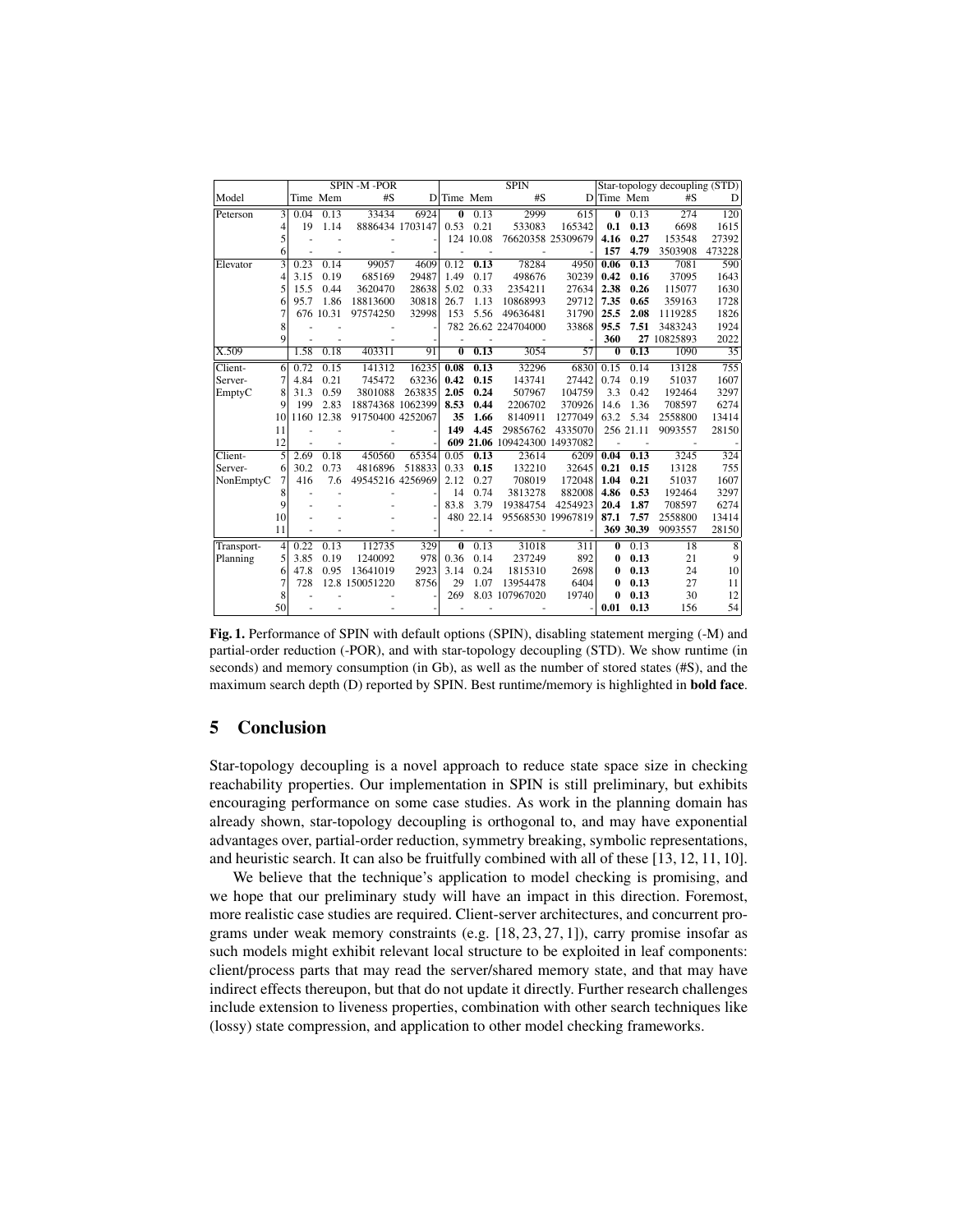# References

- 1. Alrahman, Y.A., Andric, M., Beggiato, A., Lluch-Lafuente, A.: Can we efficiently check concurrent programs under relaxed memory models in maude? In: Revised Selected Papers of the 10th International Workshop on Rewriting Logic and Its Applications (WRLA'14). pp. 21–41 (2014)
- 2. Baldan, P., Bruni, A., Corradini, A., König, B., Rodríguez, C., Schwoon, S.: Efficient unfolding of contextual Petri nets. Theoretical Computer Science 449, 2–22 (2012)
- 3. Cimatti, A., Pistore, M., Roveri, M., Traverso, P.: Weak, strong, and strong cyclic planning via symbolic model checking. Artificial Intelligence 147(1–2), 35–84 (2003)
- 4. Dräger, K., Finkbeiner, B., Podelski, A.: Directed model checking with distance-preserving abstractions. In: Valmari, A. (ed.) Proceedings of the 13th International SPIN Workshop (SPIN 2006). Lecture Notes in Computer Science, vol. 3925, pp. 19–34. Springer-Verlag (2006)
- 5. Edelkamp, S.: Promela planning. In: Ball, T., Rajamani, S. (eds.) Proceedings of the 10th International SPIN Workshop on Model Checking of Software (SPIN-03). pp. 197–212. Springer-Verlag, Portland, OR (May 2003)
- 6. Edelkamp, S., Lluch-Lafuente, A., Leue, S.: Directed explicit model checking with hsf-spin. In: Vardi, M.Y., Dwyer, M.B., Chechik, M. (eds.) Proceedings of the 8th International SPIN Workshop on Model Checking of Software (SPIN-01). pp. 57–79. Springer-Verlag, Toronto, Canada (May 2001)
- 7. Edelkamp, S., Lluch-Lafuente, A., Leue, S.: Directed explicit-state model checking in the validation of communication protocols. International Journal on Software Tools for Technology Transfer 5(2-3), 247–267 (2004)
- 8. Esparza, J., Römer, S., Vogler, W.: An improvement of mcmillan's unfolding algorithm. Formal Methods in System Design 20(3), 285–310 (2002)
- 9. Gnad, D., Hoffmann, J.: Beating LM-cut with  $h^{max}$  (sometimes): Fork-decoupled state space search. In: Brafman, R., Domshlak, C., Haslum, P., Zilberstein, S. (eds.) Proceedings of the 25th International Conference on Automated Planning and Scheduling (ICAPS'15). pp. 88–96. AAAI Press (2015)
- 10. Gnad, D., Hoffmann, J.: Star-topology decoupled state space search. Artificial Intelligence 257, 24 – 60 (2018)
- 11. Gnad, D., Torralba, A., Hoffmann, J.: Symbolic leaf representation in decoupled search. In: ´ Fukunaga, A., Kishimoto, A. (eds.) Proceedings of the 10th Annual Symposium on Combinatorial Search (SOCS'17). AAAI Press (2017)
- 12. Gnad, D., Torralba, A., Shleyfman, A., Hoffmann, J.: Symmetry breaking in star-topology ´ decoupled search. In: Proceedings of the 27th International Conference on Automated Planning and Scheduling (ICAPS'17). AAAI Press (2017)
- 13. Gnad, D., Wehrle, M., Hoffmann, J.: Decoupled strong stubborn sets. In: Kambhampati, S. (ed.) Proceedings of the 25th International Joint Conference on Artificial Intelligence (IJCAI'16). pp. 3110–3116. AAAI Press/IJCAI (2016)
- 14. Godefroid, P.: Partial-Order Methods for the Verification of Concurrent Systems An Approach to the State-Explosion Problem, Lecture Notes in Computer Science, vol. 1032. Springer (1996)
- 15. Groote, J.F., van de Pol, J.: State space reduction using partial tau-confluence. In: Nielsen, M., Rovan, B. (eds.) Mathematical Foundations of Computer Science 2000, 25th International Symposium, MFCS 2000, Bratislava, Slovakia, August 28 - September 1, 2000, Proceedings. Lecture Notes in Computer Science, vol. 1893, pp. 383–393. Springer (2000)
- 16. Groote, J.F., Sellink, M.P.A.: Confluence for process verification. In: Lee, I., Smolka, S.A. (eds.) CONCUR '95: Concurrency Theory, 6th International Conference, Philadelphia, PA,